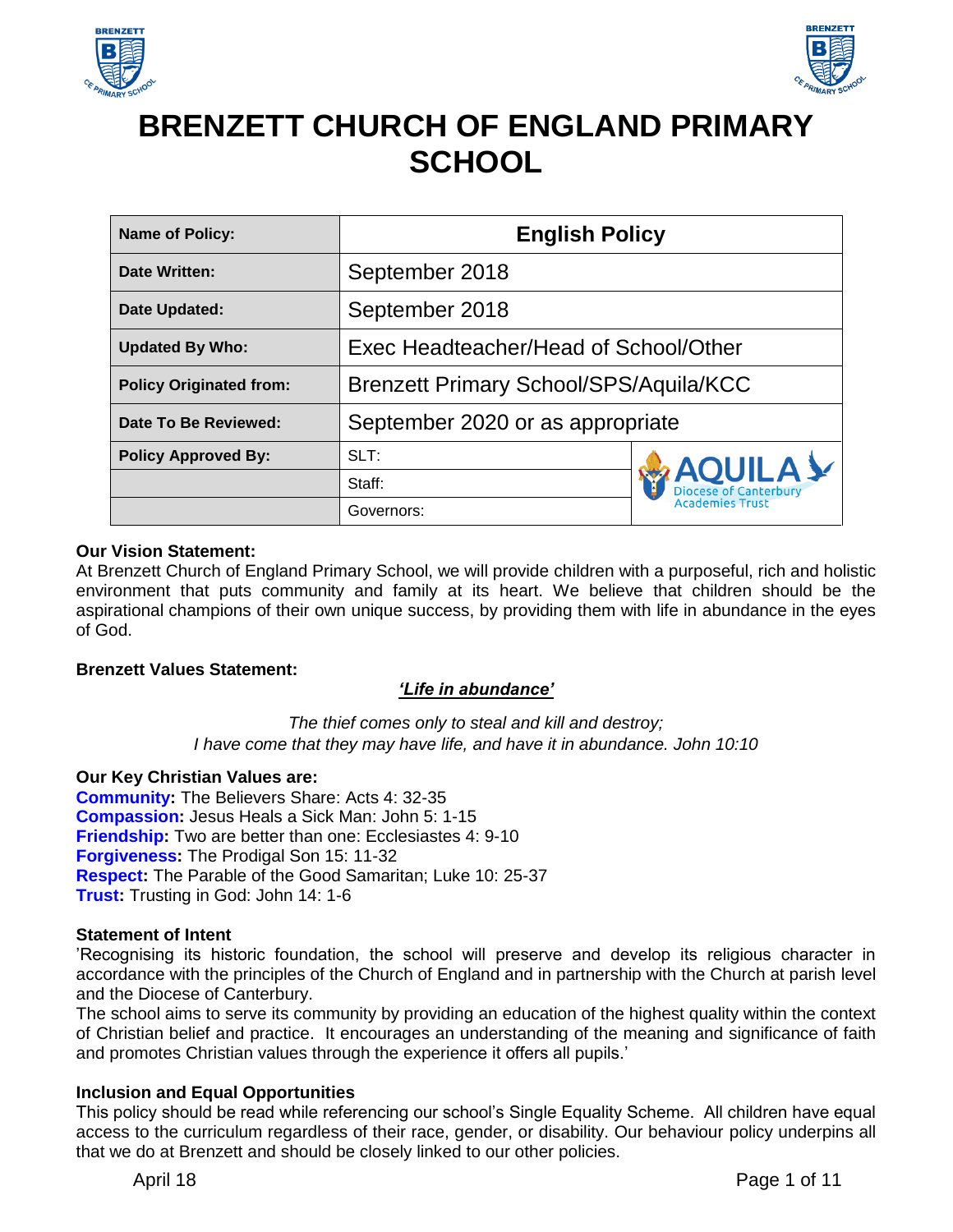



## **1. MISSION STATEMENT**

Within a safe, secure and caring Christian environment we seek to teach the children of our small rural community to enjoy life and learning; to have enquiring minds and to be resilient in their approach to learning. We aim to equip our children with the skills and attitudes required to prosper in a changing society and to achieve their full potential.

## **2. AIMS OF THIS POLICY**

- To ensure pupils receive their entitlement;
- To establish expectations for teachers of this subject;
- To promote continuity and coherence across the school;
- To state the school's approaches to this subject in order to promote public,
- and particularly parents' and carers', understanding of the curriculum.

We aim to develop pupils' abilities within an integrated programme of Speaking &Listening, Reading & Writing. Pupils will be given opportunities to interrelate the requirements of English within a broad and balanced approach to the teaching of English across the curriculum, with opportunities to consolidate and reinforce taught literacy skills*.*

We aim for the children at Brenzett CE Primary School to:

- Become fluent, confident, readers and read for enjoyment.
- Read and respond to a wide range of different types of literature.
- Understand the layout and how to use different types of books.
- Understand the sound and spelling system, and use this to decode words with increasing accuracy.
- Be able to read aloud with expression and clarity.
- Understand and respond to literature drawn from the English literary heritage and from other cultures.
- Become fluent and confident writers.
- Write in a range of genres and styles for different purposes and audiences.
- Develop a legible handwriting style.
- Understand and apply spelling rules and patterns
- Develop and apply a secure understanding of punctuation and grammar.
- Use technology to enhance and reinforce their Literacy skills.

We aim to develop, through our teaching of reading, the following attitudes:

- Curiosity and interest
- Pleasure and sensitivity
- Critical appraisal
- Independence
- Confidence
- **Endurance**
- Respect for other views and cultures
- Reflection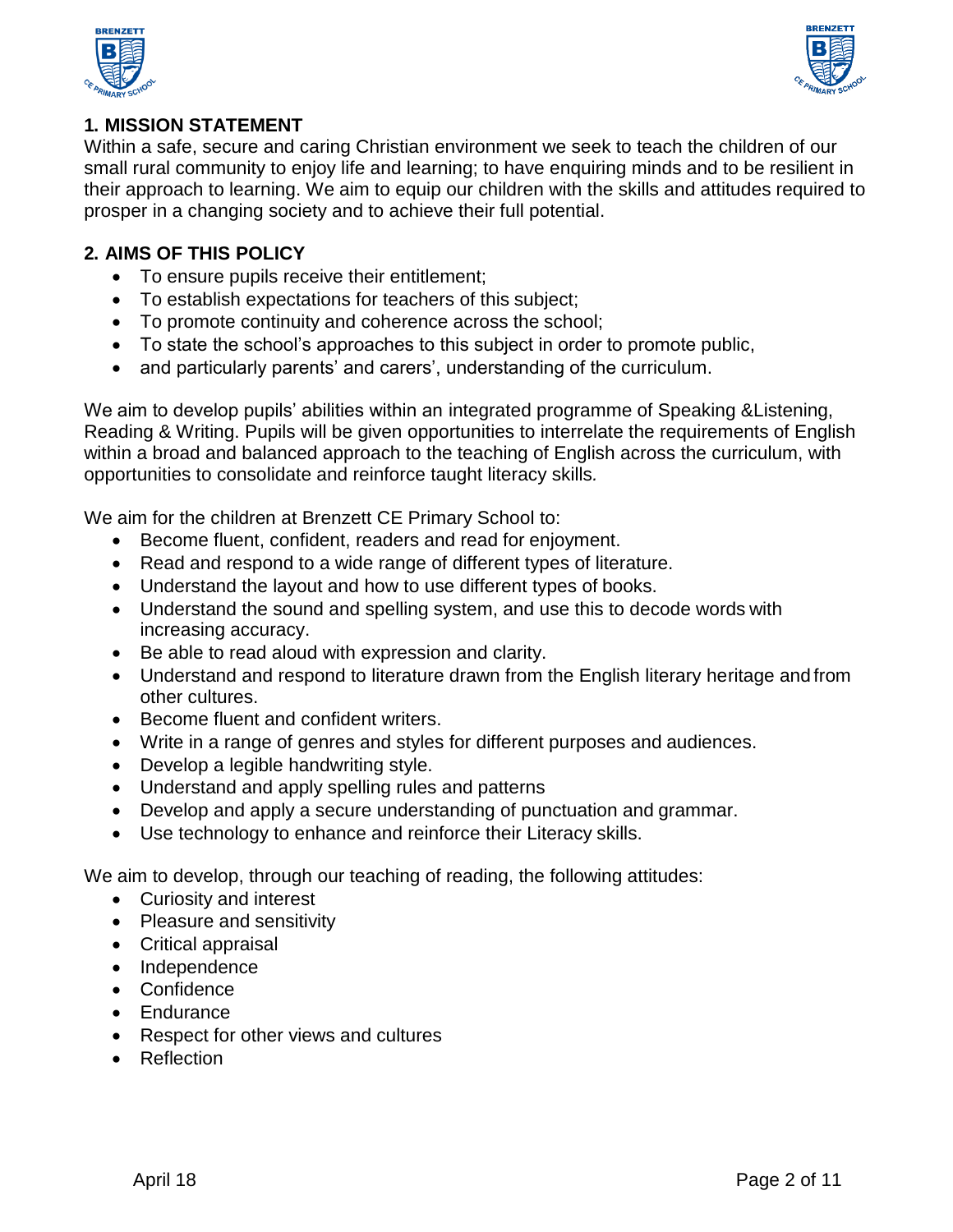



## **3. STATUTORY REQUIREMENTS**

Statutory requirements for the teaching and learning of English are laid out in the New National Curriculum 2014 and in the Literacy section of the Development Matters Early Years Foundation Stage document (2012).

*In the Foundation Stage (Reception)* children should be given opportunities through:

*Communication and Language (Listening):* Listen in a range of situations and to stories, accurately anticipating key events and responding to what they hear Pay attention to what others say and respond appropriately, while engaged in another activity.

*Communication and Language (Understanding):* Follow instructions involving several ideas and answer questions about their experiences.

*Communication and Language (Speaking):* Express themselves effectively for the listener and can talk about past present and future events. They develop their own narratives and explanations by connecting ideas.

*Reading:* Read and understand simple sentences, using phonic knowledge to decode regular words and read them aloud accurately, read common irregular words and demonstrate understanding when talking with others about what they have read.

*Writing;* Children use their phonic knowledge to write regular and irregular common words. They write simple phonetically plausible sentences which can be read by themselves and others.

*At Key Stage One (Years 1 and 2***),** children should learn to speak confidently and listen to what others have to say. They should begin to read and write independently and with enthusiasm. They should use language to explore their own experiences and imaginary worlds.

*At Key Stage Two (Years 3-6),* children should learn to change the way they speak and write to suit different situations, purposes and audiences. They should read a range of texts and respond to different layers of meaning in them. They should explore the use of language in literary and non-literary texts and learn how the structure of language works.

## *THE GOVERNORING BODY*

Regular reports are made to the governors on the progress of English provision. This policy will be reviewed every year or in the light of changes to legal requirements.

## **4. SUBJECT ORGANISATION**

The English Curriculum is currently delivered using Power of Reading and RWI. The Early learning Goals are followed to ensure continuity and progression from the Foundation Stage through to the National Curriculum. Pupil provision is related to attainment, not age. All outcomes are differentiated according to ability.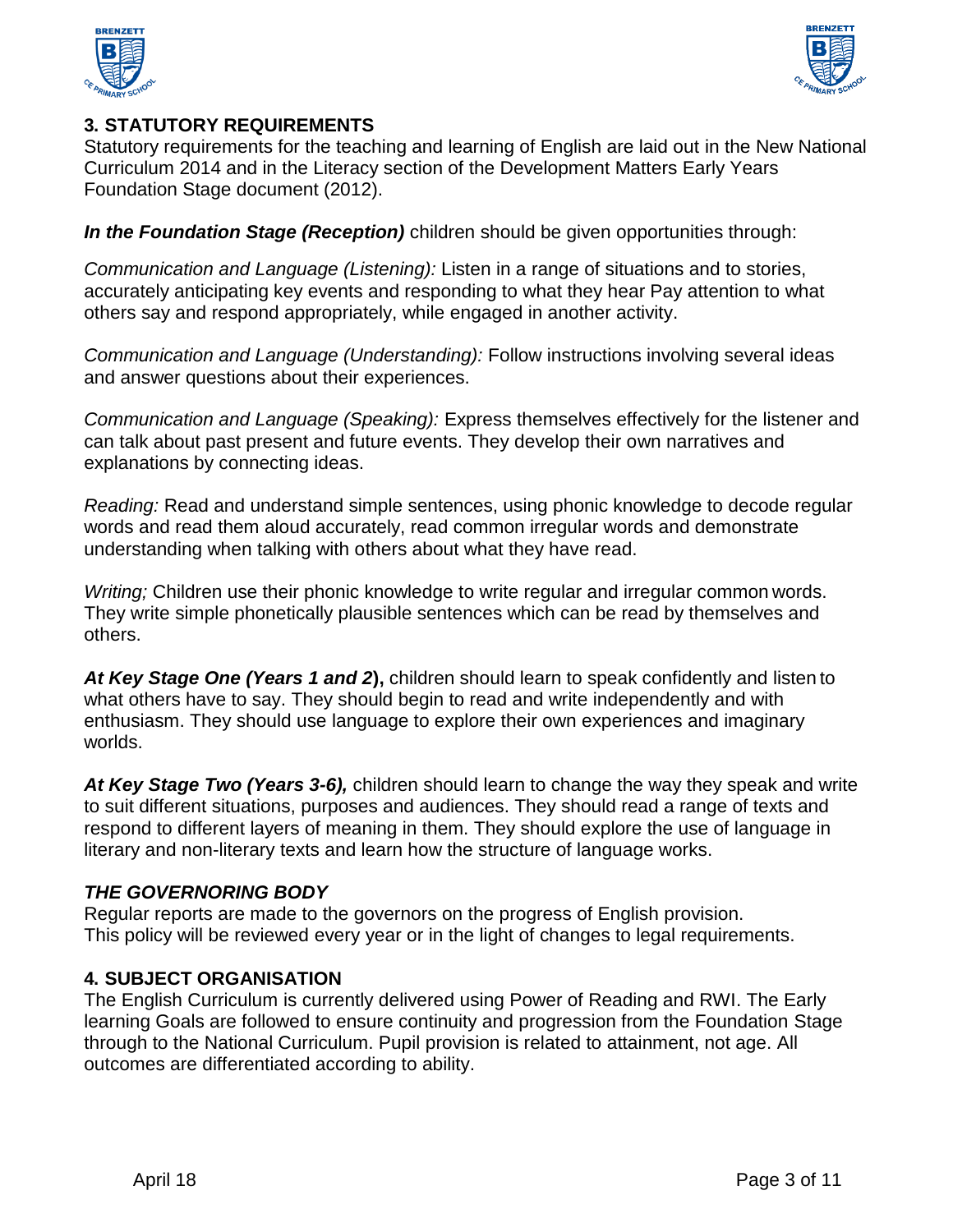



# **5. SPEAKING AND LISTENING - APPROACHES TO TEACHING AND LEARNING**

The Four Strands of Speaking and Listening: Speaking; Listening; Group Discussion and Interaction, and Drama permeate the whole curriculum. Interactive teaching strategies are used to engage all pupils in order to raise reading and writing standards. Children are encouraged to develop effective communication skills in readiness for later life.

## **6. READING - APPROACHES TO TEACHING AND LEARNING**

The teaching and learning of reading will run across the entire curriculum. We aim to provide a rich reading environment to develop the children's skills in reading. Teaching strategies aim to enhance children's motivation and involvement in reading and to develop their skills through the following:

Read, Write, Inc. Reading with other children Reading with an adult Shared Reading Whole-class comprehension Reading aloud Independent reading Questioning, investigations, debates Building phonic skills Developing vocabulary Understanding of sentence structure and punctuation Comprehension, inference and implication Ability to skim Understand persuasive writing **Instructions** Story/character/plot/setting Idea of an audience Reading and interpreting dictionaries, index, glossary, contents Developing critical skills Participating in play reading Performance of poetry and songs

## **READING IN THE CLASSROOM**

Here at Brenzett CE Primary School we operate a reading programme called Accelerated Reader (AR), which is the nation's leading reading management programme. Using Accelerated Reader provides teachers with timely, accurate information on student academic performance. We can use this information to quickly adjust instruction to help all of our pupils reach their greatest potential. Accelerated Reader helps teachers reach all types of readers because it includes Reading Practice, Vocabulary Practice and Literacy Skills Quizzes. Recorded Voice Quizzes are also available for emergent readers. AR quizzes cover all National Curriculum Reading levels of reading ability.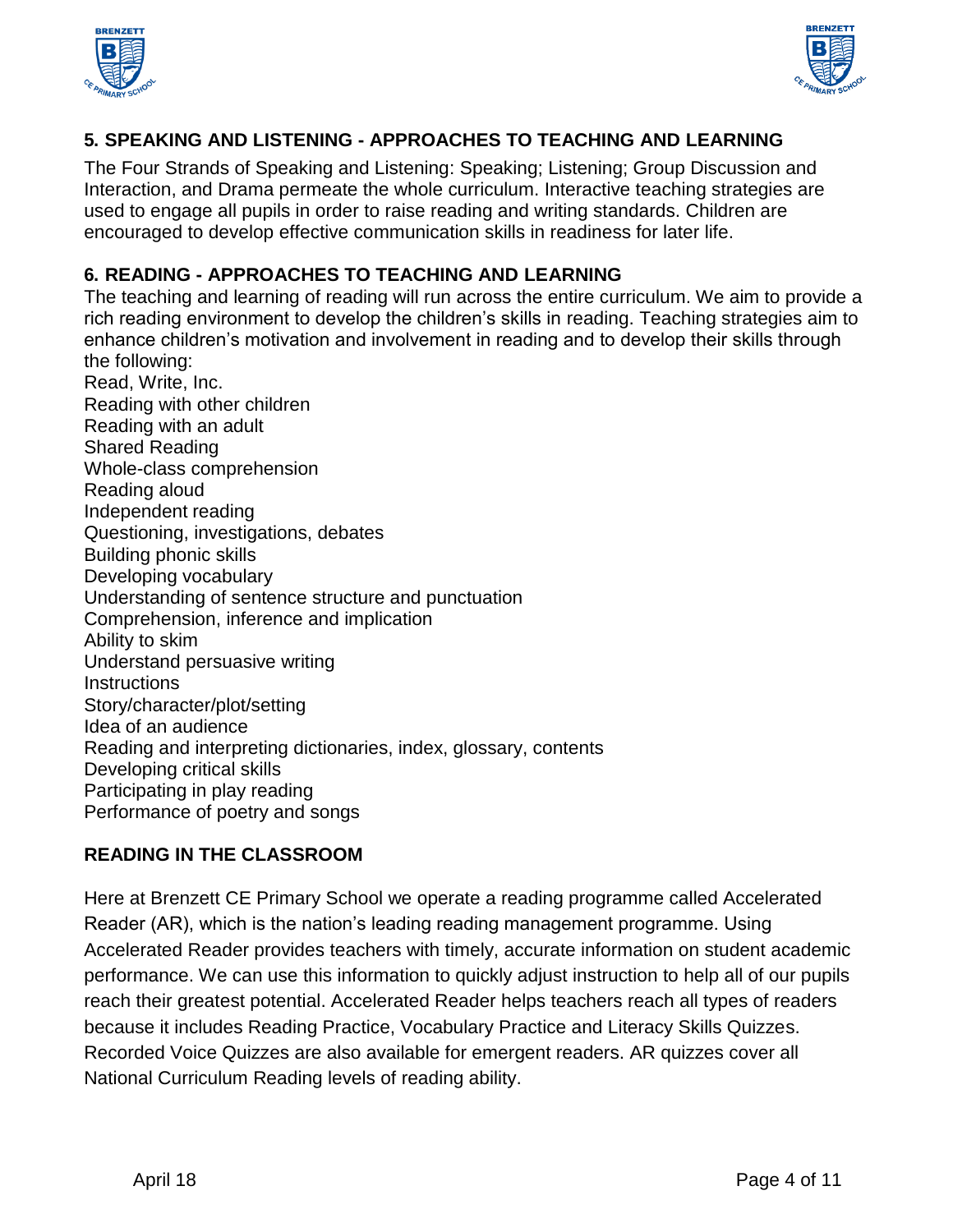



# **How AR (Accelerated Reader) Works**

A typical Accelerated Reader session operates something like this:

**1.** We assign Reading Practice targets and certification levels for the students in the Accelerated Reader record books and targets area.

**2.** Pupils either choose a book to read or read books that the teacher has assigned to them.

**3.** Pupils use Accelerated Reader at the computer to search for and take the quiz for the books they have read.

**4.** Accelerated Reader scores each pupils quiz and prints a TOPS Report or STAR Report.

**5.** The teacher, teaching assistant and the pupil discuss the TOPS Report.

**6.** Pupils are rewarded in class for their reading efforts; for example a high proportion of books read during a term, a high Word Count, meeting a challenging target or for a high quiz score average. Reading successes are celebrated in achievement assemblies.

# **Home Connect**

Home Connect improves the school-to-home connection by allowing parents, carers and children to log in to a website and view their child's reading practice and progress towards targets. Access to online results is intended to promote discussion between parents and children, which then motivates children and can make reading practice even more effective. In addition, parents can specify up to six email addresses to receive automatic updates on their child's reading progress.

# *Independent reading*

During independent reading, pupils take responsibility for selecting and reading a variety of texts including fiction, poetry and non-fiction from book banded reading books in Year R and 1 and Reading Ranges within our organised library. The pupils should be able to read these texts readily and comprehend them with little or no teacher or adult support. The focus for the reading is to provide practice and to develop personal response to text. Children are encouraged to read at home at least 3 times per week. Every class has independent reading time for children to read for pleasure, and once pupils are able enough they will take comprehension quizzes using the Accelerated Reader online programme. All children have an independent reading book from their Book Band or Reading Range and are expected to record all reading in their Reading Record book. Class teachers will monitor how much reading each child has done by checking reading record books, as well as how many quizzes have been completed by pupils each week.

# *Shared reading*

Takes place in whole class or group situations*.* In shared reading (either POR or class stories), the teacher models the reading process to the whole class as an expert reader, providing a high level of support. Teaching objectives are pre-planned and sessions are characterised by explicit teaching of specific reading strategies, oral response and high levels of collaboration. The teacher's role is that of the expert reader who models how the text is read. The pupils, the learner readers, join in where appropriate with the reading of the text – singly and/or chorally. The texts selected are rich and challenging, being beyond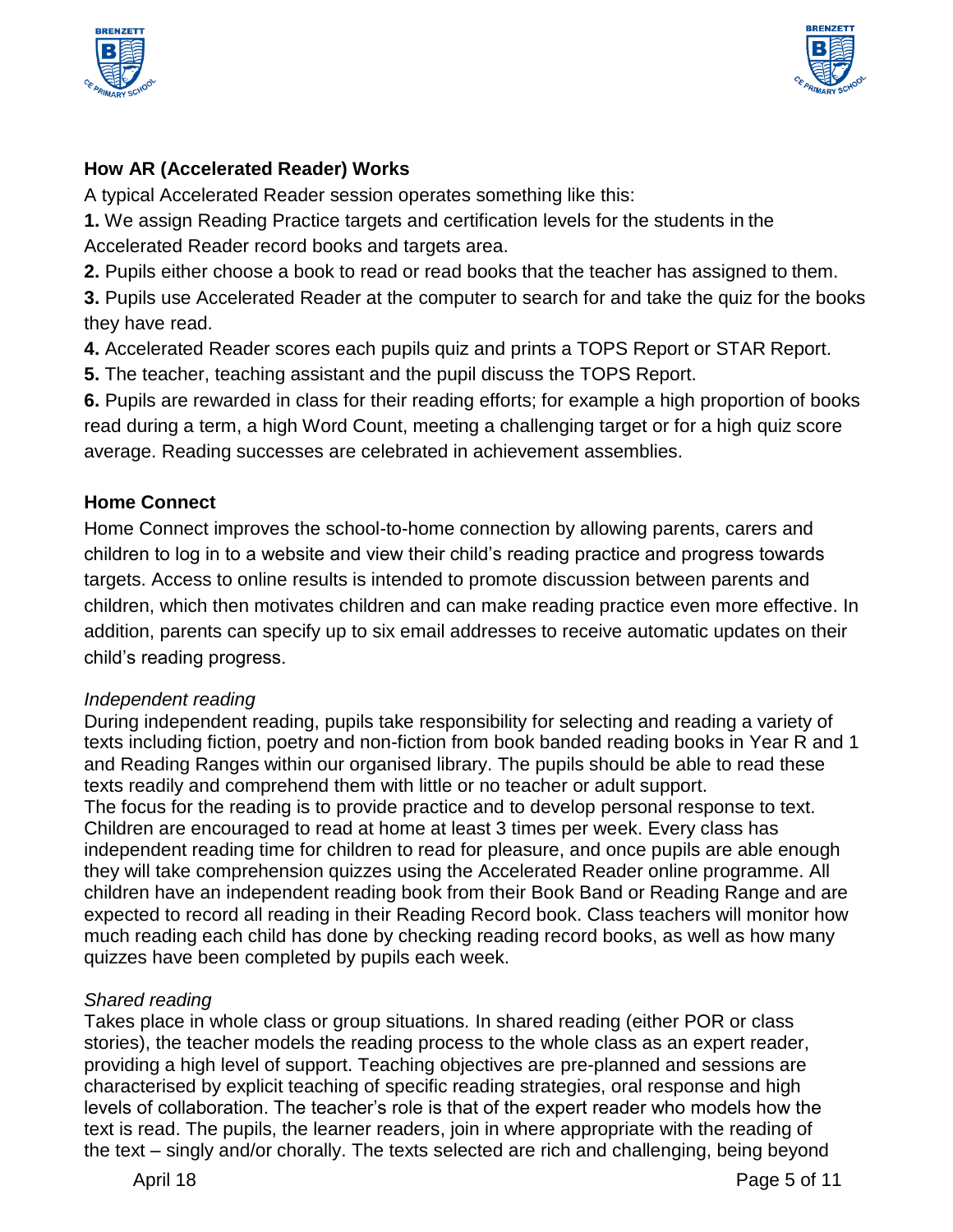



the current reading ability of the majority of the class.

## *Phonics*

Synthetic Phonics is taught on a daily basis to children in Foundation Stage, KS1 and in KS2 where the children still need daily phonics, using the Read, Write, Inc programme. Phonics is taught in ability groups with small numbers of children. They are assessed regularly by our RWI lead to ensure they are being challenged appropriately and make good progress.

#### *Reading for Pleasure*

Brenzett is committed to encouraging children to read for pleasure and be lifelong learners. Each class uses their Accelerated Reader data to celebrate children who are achieving well or making good progress. Every class has a reading area with favourite books and recommended books on display. Classes read class novels/ stories. The Whole school celebrate reading for enjoyment at annual events, such as Roald Dahl Day, World Poetry Day, World Book Day and during the Summer Reading Challenge.

## **7. WRITING – APPROACHES TO TEACHING AND LEARNING**

#### *Spelling*

Spelling is initially taught through daily Speed Sounds sessions during RWI sessions, in Year R, 1 and 2. Once pupils have completed the RWI programme they follows the RWI Spelling programme (from Year 2-6) which is taught for 15 minutes daily with children working through spelling rules at their own level.

## *Early writing*

Children in early years and KS1 are encouraged to write as much as possible and emergent writing is valued and encouraged. Children are also given direct teaching through a systematic programme of synthetic phonics (RWI) and POR. As children develop, they will be taught to form letters correctly using a block style.

## *Shared Writing*

Shared writing takes place regularly by class teachers modelling. In shared writing, the teacher and students compose together, both contributing their thoughts and ideas to the process, while the teacher acts as scribe, writing the text as it is composed.

The purpose of shared writing is to model the thought process involved in writing and allow students to engage in and focus on the process. The teacher, acting as scribe, frees students from that aspect of the writing process so that they can focus exclusively on the thinking involved in writing. Shared writing is also a powerful method for direct teaching of key skills and concepts needed in the writing process.

Shared writing:

- Reinforces and supports reading as well as writing
- Makes it possible for all students to participate
- Encourages close examination of texts, words, and options of authors
- Demonstrates the conventions of writing-spelling, punctuation, and grammar
- Focuses on composing and leaves transcribing to the teacher

## *Guided Writing*

Guided writing allows a teacher to work closely with a small group of students based on a common need. It helps children grow as writers and affords a chance to model peer marking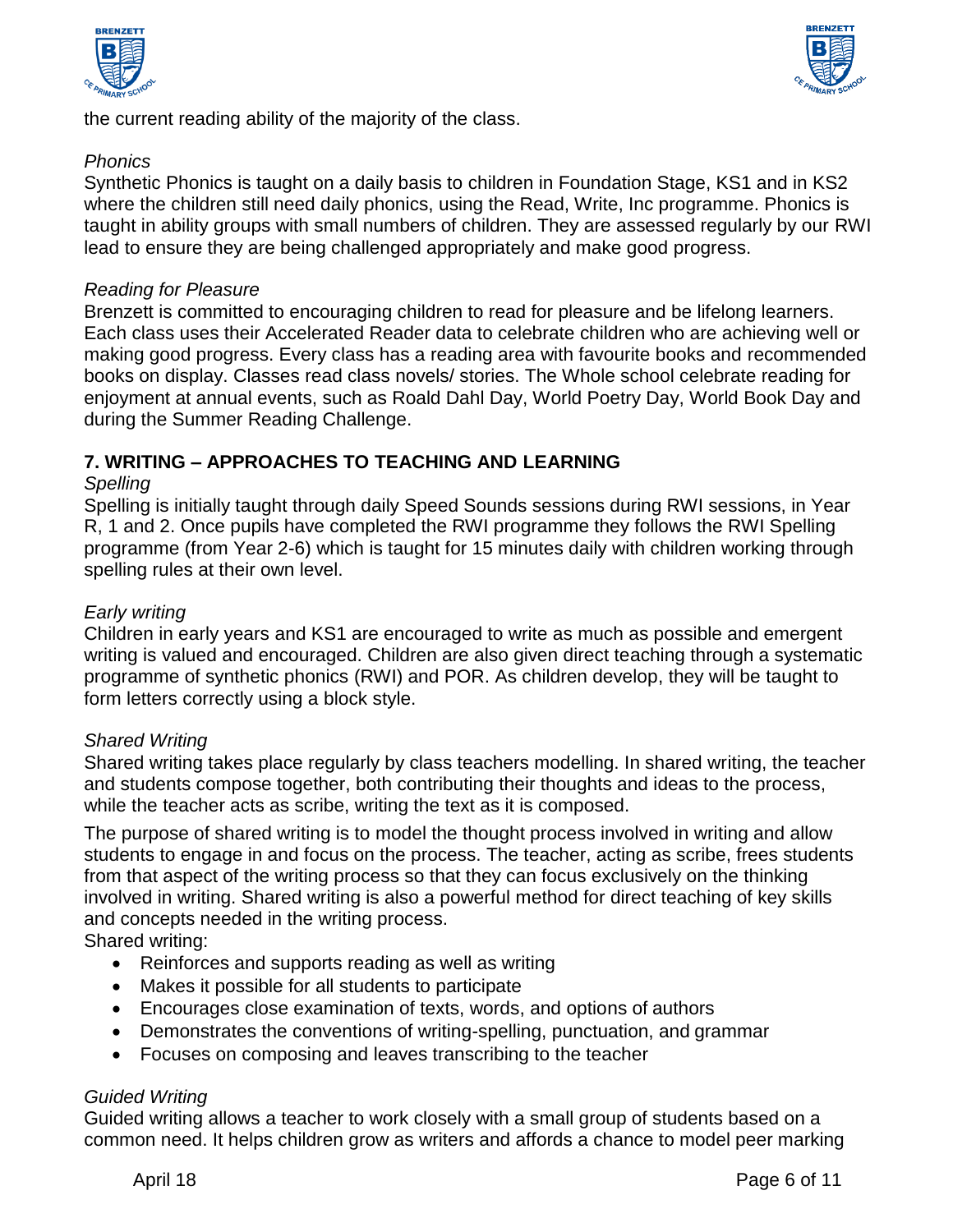



by turning the small group into a critique circle. Guided writing:

- It is a component of a balanced writing curriculum;
- Provides an additional supported step towards independent writing;
- It contributes to the teaching sequence for writing;
- It should be carefully targeted towards groups of children with similar specific needs;
- The aim is to teach a specific skill to lead to independence in writing;
- Enables the teacher to tailor the teaching to the needs of the group;
- Although it is a group activity it allows the teacher to observe and respond to the needs of individuals;
- Encourages the children to discuss writing;
- Builds confidence;
- Allows immediate feedback on success and further areas for improvement.

## *Extended writing*

Children are given the opportunity to complete an extended piece of writing on a fortnightly basis or as a final piece of work at the end of a unit. This takes the form of 'Big Writing'. The children complete a piece of writing independently using their ideas from planning or one-off stimuli. They will practise writing both narrative and non-narrative genres each term. (See Appendix 1)

## *Handwriting*

Cursive handwriting is taught throughout school, it is taught from year 1.

# **8. APPROACHES TO SPELLING, PUNCTUATION AND GRAMMAR (SPAG)**

Grammar is concerned with the way in which sentences are used in spoken language, in reading and in writing. Sentences are the construct, which help give words their sense. The purpose of grammar teaching is to enable pupils to become conscious of patterns of language, which they can apply in their own work to enhance meaning. The purpose of punctuation is to clarify the meaning of texts. Readers use punctuation to help make sense of written texts while writers use punctuation to help communicate intended meaning to the reader. Within school, teachers – and all staff – are to use the progression for Spag document to ensure accurate coverage across the whole school and within year group.

## *Entitlement and curriculum provision*

The National Curriculum gives a clear developmental programme for the introduction and acquisition of knowledge about grammar and punctuation.

The Literacy sessions are well suited to the practical development of this knowledge through the sentence level work provided in the teaching sequences based on Literacy and Language programme.

Class teachers will:

- provide direct teaching and accurate modelling;
- teach the SPAG for their Year group expectations through discrete sessions on a weekly basis, plus reinforcing SPAG during lessons across the curriculum;
- provide resources and an environment which promotes a developing understanding of grammar and punctuation;
- Observe pupils, monitor progress and determine individual and class targets for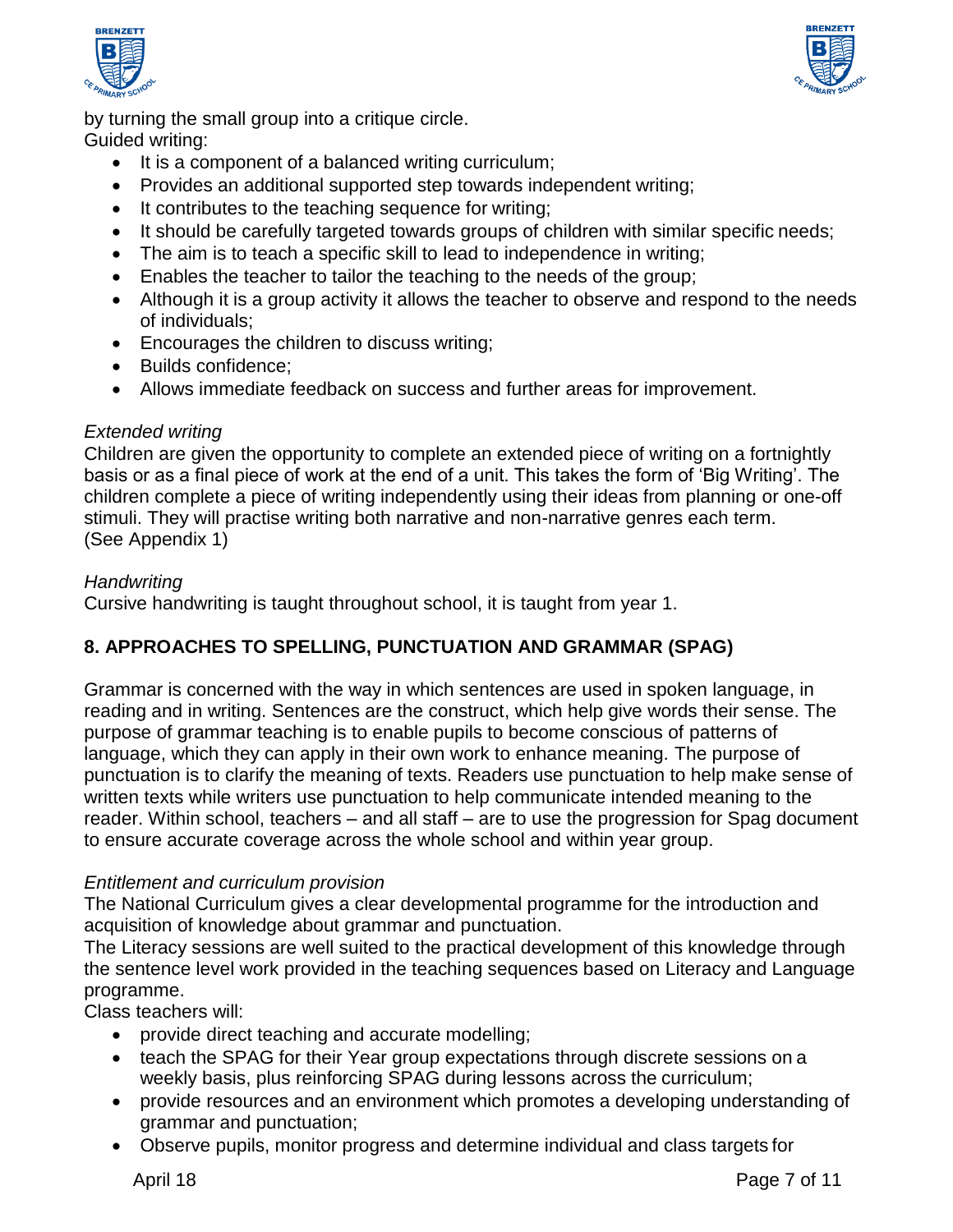



development;

 Display Speed Sounds chart and key vocabulary clearly in every classroom as a visual prompt.

# **9. LITERACY OPPORTUNITIES ACROSS THE CURRICULUM**

Teachers will seek to take advantage of opportunities to make cross-curricular links. They will plan for pupils to practise and apply the skills, knowledge and understanding acquired through literacy lessons to other areas of the curriculum. (See Appendix 1 overview)

# **10. THE USE OF ICT**

Opportunities to use ICT to support teaching and learning in Literacy will be planned for and used as appropriate. There are Interactive programmes that can be used to accompany the teaching of RWI and Literacy and Language.

## **11. PLANNING, ASSESSMENT AND REPORTING ASSESSMENT AND TARGET SETTING**

Teachers will ensure that planning is completed for every unit / weekly and includes reading and writing. There will be ongoing teacher assessment of the skills needed for reading, and the ability to read aloud as well as Speaking and Listening.

# *Foundation Stage*

Pupils are assessed at the end of the Foundation Stage using the Early Learning Goals for Literacy in the areas of Communication and Language (Speaking, understanding and Listening), Reading and Writing. Collaborative Conversations are produced 3 times a year for parents (Term 2, 4 and Term 6). They are expected to achieve a good level of development across the key areas by the end of the Foundation Stage (Year R).

# *Key Stage 1*

Throughout Key stage 1 a phonic record is kept, detailing which sounds a child knows and records are kept of the high frequency words recognised by each child. Children are Assessed by our RWI Leader every 10 weeks or as often as necessary and the results are passed to the class teacher to consider whether the child needs regrouping.

At the end of Year 1, pupils complete the Statutory Phonics Screening Check, to ensure they are meeting age related expectations. This consists of both real words and 'nonsense' words. Year 2 pupils and Key Stage 1 SATS results are monitored for Reading and Writing. These results are tracked throughout the school. Individual targets in reading are set termly using Accelerated Reader STAR Reading test.

Children in Key Stage 1 are assessed and their progress tracked in reading and writing Focus Ed Grids. Parents are informed about their child's progress in their annual report

# *Key Stage 2*

In Year 6 pupils are assessed for Reading, Writing and SPAG. (Spelling, Punctuation and Grammar)

April 18 Page 8 of 11 There is a focus on combined scores and the percentage of pupils achieving combined Age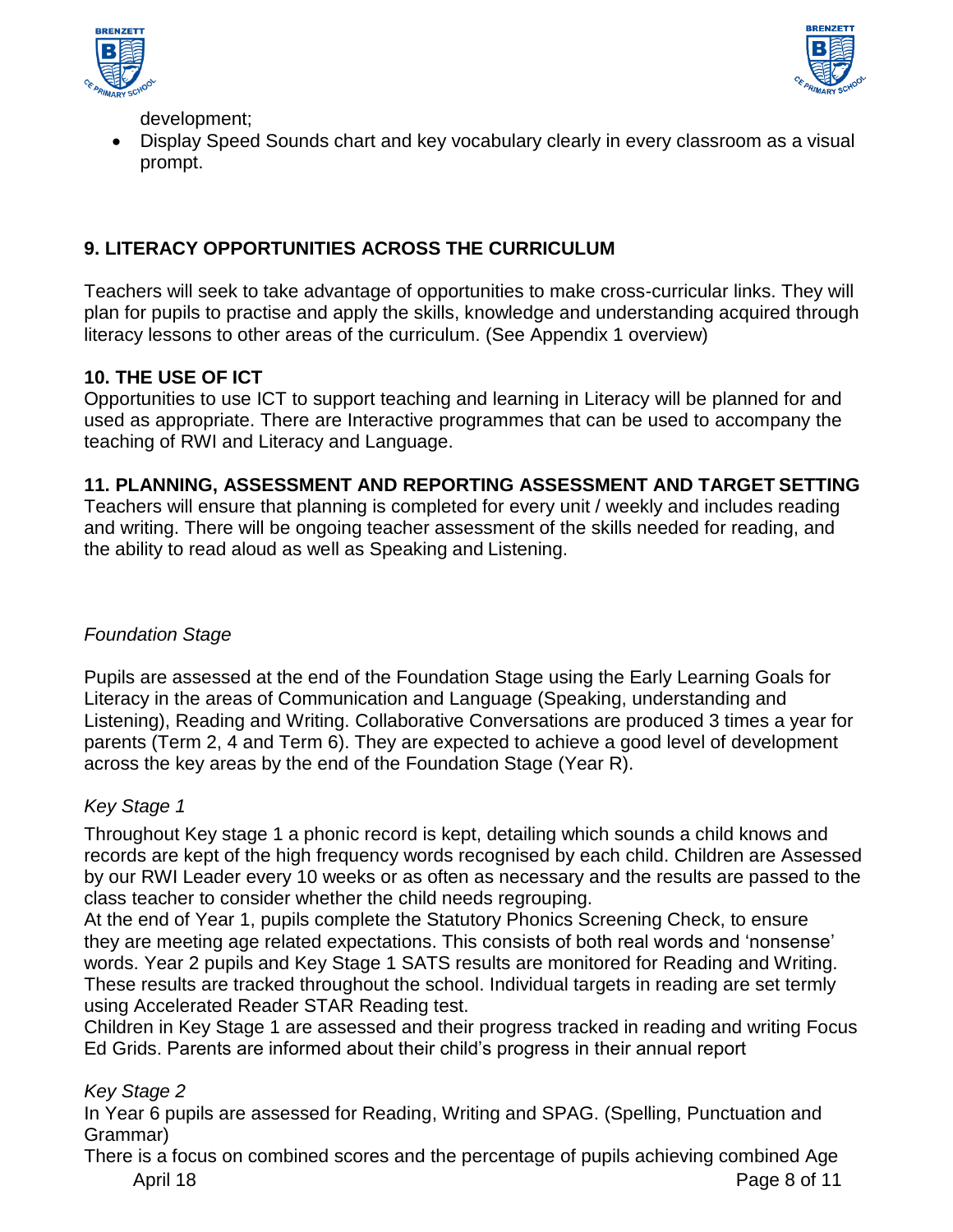



Expectation across all of the areas of Literacy. (Reading, Writing, Speaking and Listening and SPAG.) Pupils complete a Grammar Test (NFER) 3 times each year and a STAR Reading test at least 3 times a year.

Children are assessed by teachers and their progress is tracked in reading and writing using IMPACT grids. Parents are informed about their child's progress in their annual report, and also are given the opportunity to register their email address to receive their child's AR test scores. Literacy attainment is shared with parents bi-annually (In March and July). Test results for Year 2 AND 6 SATS are available for parents in July. External moderation of these results takes place regularly as arranged by KCC. Internal moderation of grades takes place termly among the teaching staff and in teams.

# **12. EXPECTATIONS.**

In all lessons, teachers will provide children with examples of writing to show a WAGOLL (what a good one looks like) to allow children to see high-quality models of writing that give examples of the writing genre and SPAG expectations for their year group; this does not replace modelling within lessons, but is in addition to it. In addition, teachers will provide children with subject specific word banks to support their development of vocabulary that children can use within that lessons writing.

# **13. INCLUSION AND EQUAL OPPORTUNITIES**

We aim to provide for all children so that they achieve as highly as they can in English according to their individual abilities. We will identify which pupils or groups of pupils are under-achieving and take steps to improve their attainment. Gifted children are identified and suitable learning challenges provided.

All children are provided with equal access to the English curriculum. We aim to provide suitable learning opportunities regardless of gender, ethnicity or home background.

# **INTERVENTION PROGRAMMES**

*Provision mapping Language Link Reading Intervention One-to-One Phonics Read, Write Inc Spelling Handwriting Fizzy programme (Fine motor skills) Fresh Start (Year 4-6) Teodorescu*

# **14. ROLE OF SUBJECT LEADER:**

The Subject Leader is responsible for improving the standards of teaching and learning in Literacy through:

Monitoring and evaluating Literacy:-

- Pupil progress
- Provision of Literacy (including Intervention and Support programmes)
- The quality of the Learning Environment;
- The deployment and provision of support staff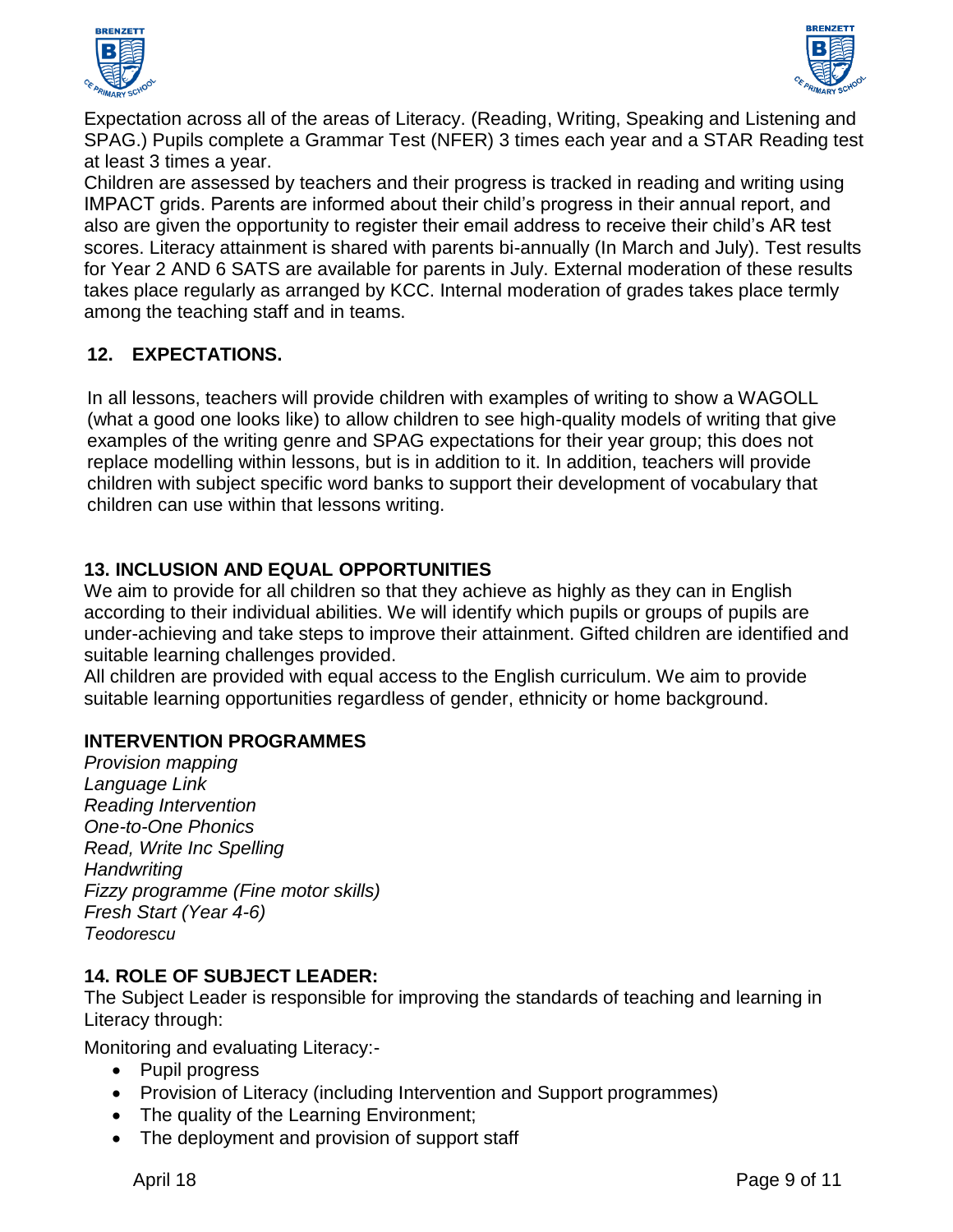



- Taking the lead in policy development
- Auditing and supporting colleagues in their CPD
- Purchasing and organising resources
- Keeping up to date with recent Literacy developments
- Regular observations and book scrutiny

## **15. PARENTAL INVOLVEMENT**

Involvement of parents in helping their children to become fluent, confident readers who have an enjoyment of reading is vital. We ask that parents read at home with their children a minimum of 3 times a week, share stories at home and become involved in all of the activities at school promoting reading, such as: Summer Reading Challenge, World Book Week and any competitions sent for homework. We also invite parents/carers, community members to come into school and volunteer to hear our children read.

# **16. A GUIDE FOR TIMETABLING of LITERACY**

FOUNDATION STAGE

RWI sessions run for 45mins a day once children are at 'green level'. Speed sounds / Phonics is taught for 10 mins daily Power of Reading – 45 minutes daily Handwriting is taught as part of RWI session daily Storytime takes place daily Child-initiated Literacy activities set up daily Fine motor skills weekly

KEY STAGE 1

RWI and Speed Sounds (Phonics) 45 mins daily Reading 20 minutes daily POR (Power Of Reading) and SPAG total of 1 hours per day (Can be split) Handwriting 10 mins daily Extended Writing opportunities – expected per unit

KEY STAGE 2

Power of Reading 1 hour daily Speed Sounds 10 minutes daily for children requiring intervention Reading 15 minutes minimum daily SPAG 15 mins per day relating to their writing. Handwriting 15 mins daily Extended Writing opportunities – At least one opportunity per unit or as relevant.

# **17. CONCLUSION:**

This policy should be read in conjunction with the following school policies: Teaching and Learning Policy Assessment and Record Keeping